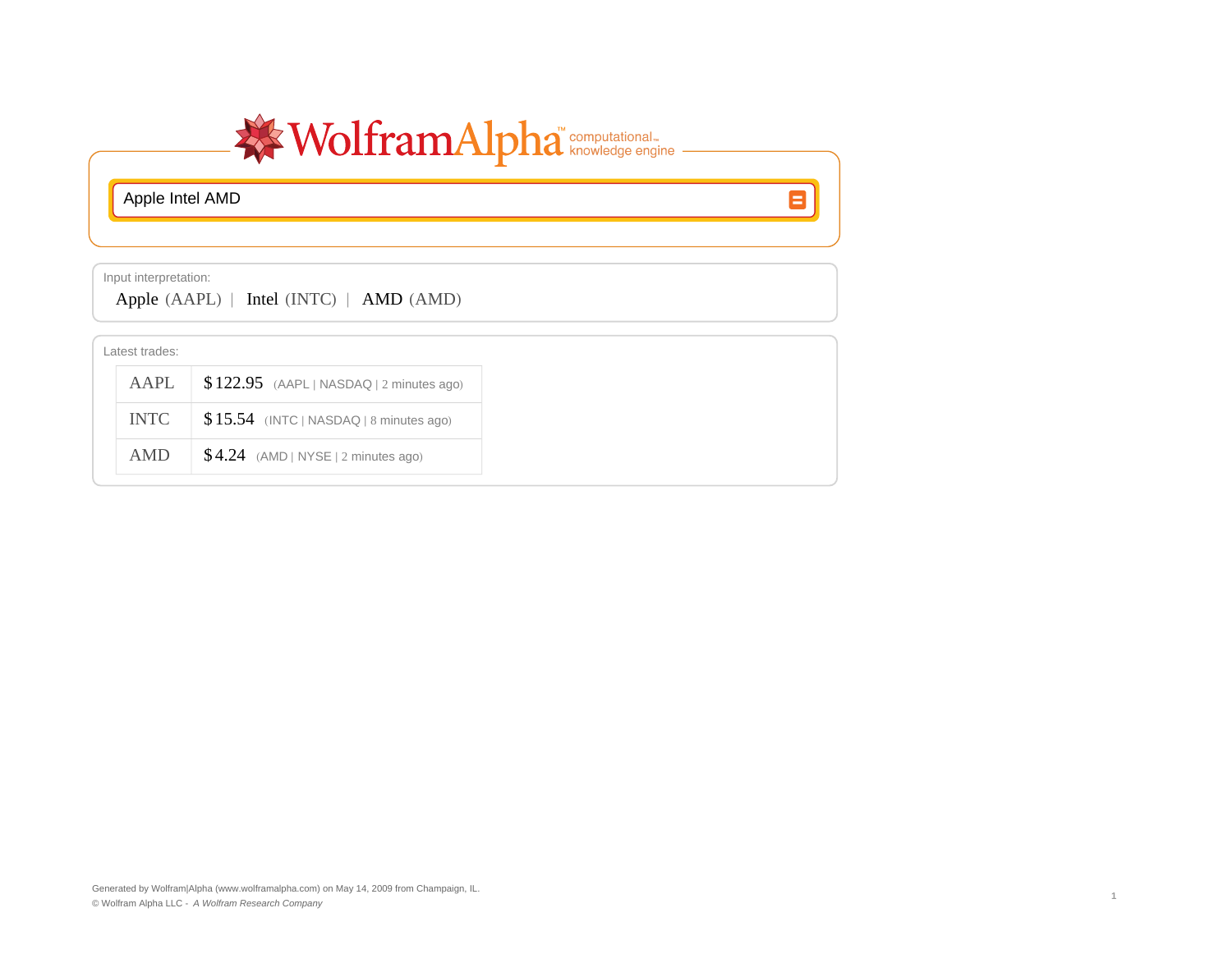| Fundamentals and financials: |                  |                 |                     |  |  |  |  |
|------------------------------|------------------|-----------------|---------------------|--|--|--|--|
|                              | Apple            | Intel           | <b>AMD</b>          |  |  |  |  |
| market cap                   | $$106.6$ billion | \$84.5 billion  | \$2.923 billion     |  |  |  |  |
| revenue                      | $$33.69$ billion | \$35.06 billion | $$5.529$ billion    |  |  |  |  |
| employees                    | 35 100           | 83900           | 14700               |  |  |  |  |
| revenue / employee           | $$1.146$ million | \$438300        | \$365400            |  |  |  |  |
| net income                   | $$5.018$ billion | \$4.478 billion | $-$ \$3.154 billion |  |  |  |  |
| shares outstanding           | 892.1 million    | 5.585 billion   | 667.3 million       |  |  |  |  |
| annual earnings / share      | \$5.30           | \$0.68          | $-$ \$4.51          |  |  |  |  |
| $P/E$ ratio                  | 22.55            | 22.25           | $-0.9712$           |  |  |  |  |
| annual dividends / share     |                  | \$0.56          |                     |  |  |  |  |
| dividend yield               |                  | 3.55%           |                     |  |  |  |  |

(based on trailing 12-month totals, last close price and annual employees)

| Recent returns: |             |           |            |            |            |             |  |
|-----------------|-------------|-----------|------------|------------|------------|-------------|--|
|                 |             | day       | month      | <b>YTD</b> | year       | 5 year      |  |
|                 | <b>AAPL</b> | $+2.90\%$ | $+3.92\%$  | $+44.05\%$ | $-33.99\%$ | $+808.72\%$ |  |
|                 | <b>INTC</b> | $+2.71\%$ | $-2.94\%$  | $+6.00\%$  | $-34.82\%$ | $-42.53\%$  |  |
|                 | <b>AMD</b>  | $-3.20\%$ | $+16.80\%$ | $+96.30\%$ | $-40.78\%$ | $-69.43\%$  |  |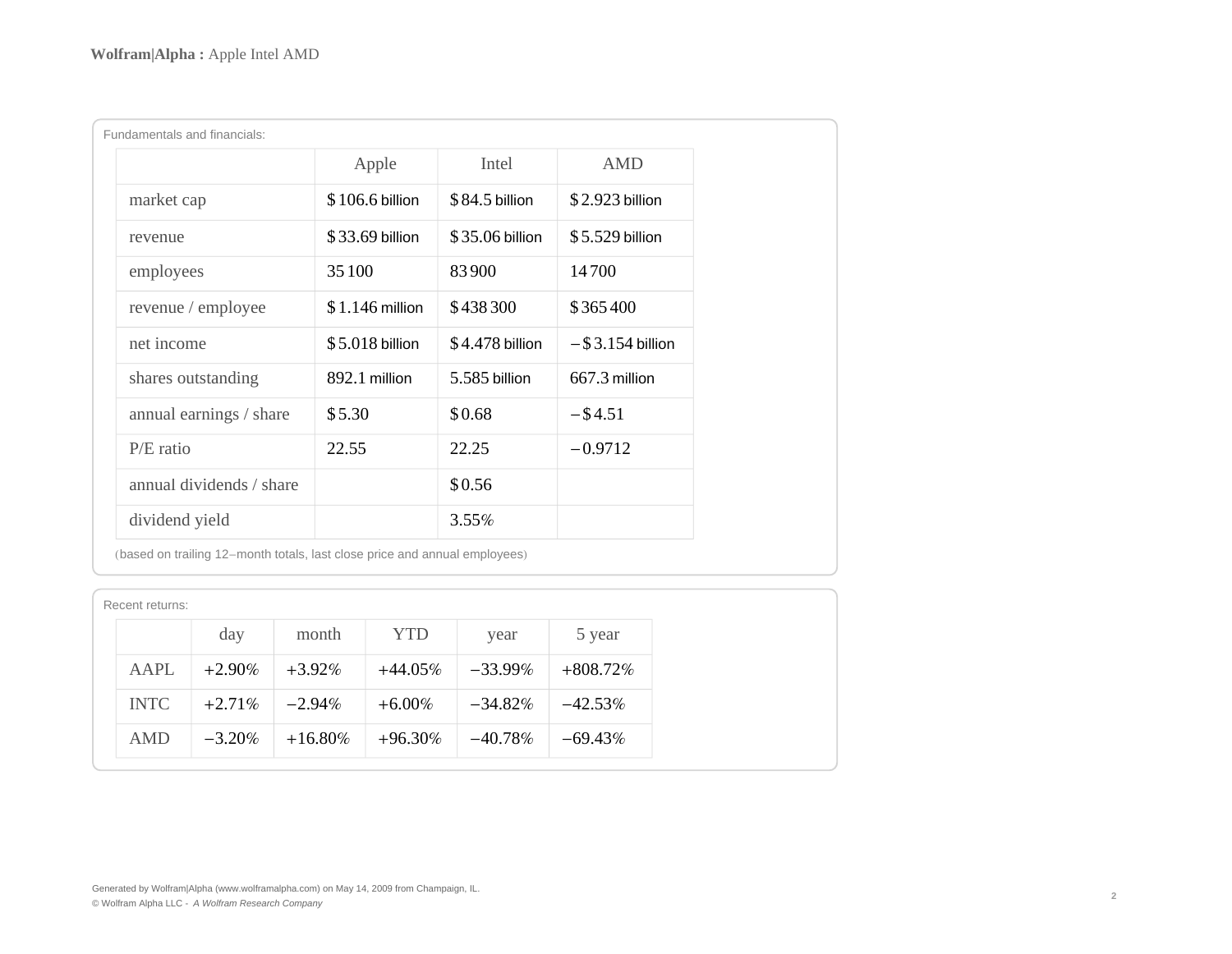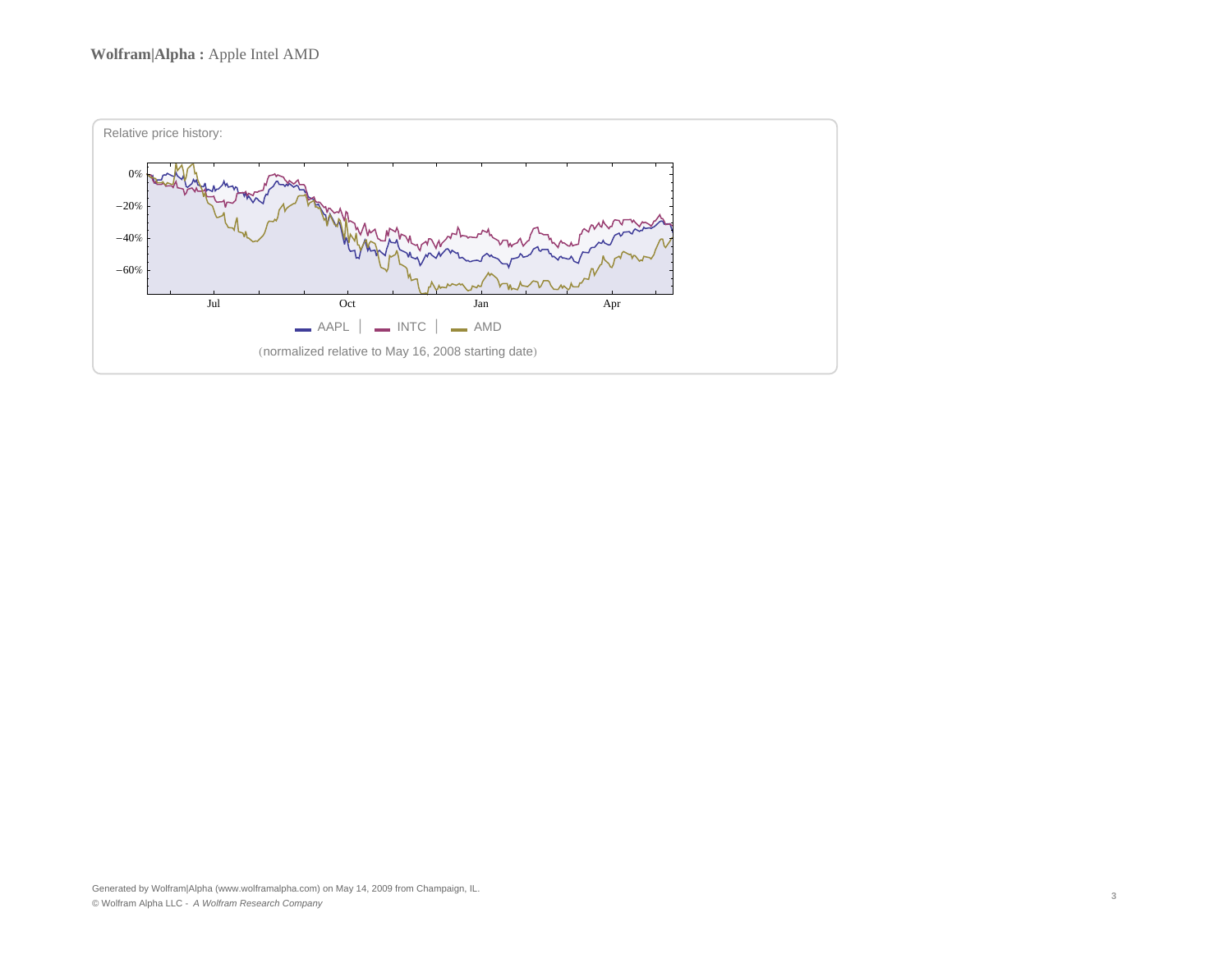| Performance comparisons: |                      |                  |               |                   |  |  |  |
|--------------------------|----------------------|------------------|---------------|-------------------|--|--|--|
|                          | average daily return | daily volatility | annual return | annual volatility |  |  |  |
| <b>AAPL</b>              | $-0.163\%$           | $3.55\%$         | $-33.68\%$    | 56.18%            |  |  |  |
| <b>INTC</b>              | $-0.123%$            | 3.40%            | $-26.49\%$    | 53.87%            |  |  |  |
| <b>AMD</b>               | $-0.176%$            | 5.89%            | $-35.66%$     | 93.29%            |  |  |  |
| <b>SP500</b>             | $-0.170%$            | 2.86%            | $-34.68\%$    | 45.29%            |  |  |  |
| bonds                    | $+0.019%$            | $0.36\%$         | $+5.01\%$     | 5.74%             |  |  |  |
| T-bills                  | $+0.003\%$           | $0.00\%$         | $+0.74\%$     | $0.00\%$          |  |  |  |

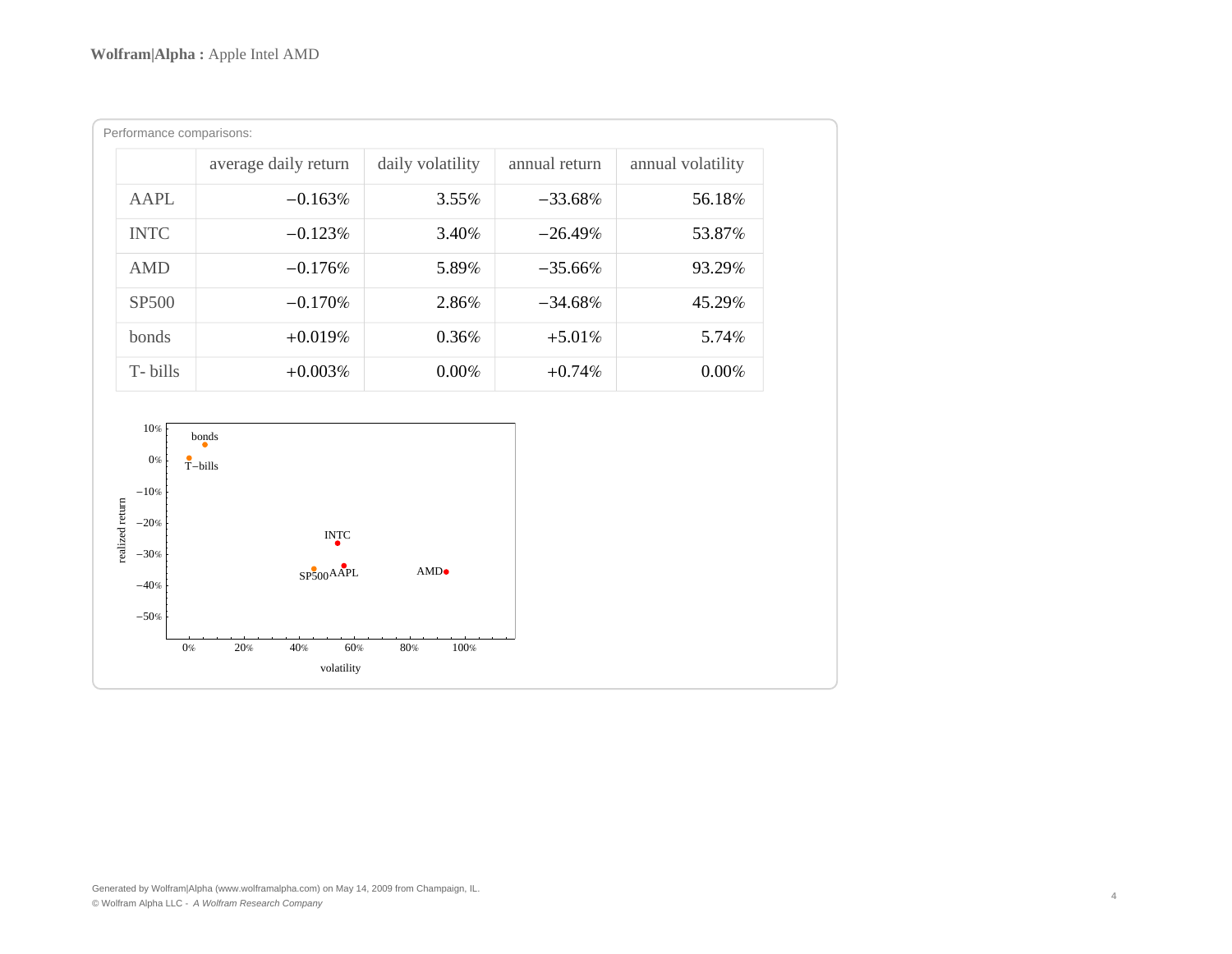| Correlation matrix: |       |             |            |              |  |  |  |
|---------------------|-------|-------------|------------|--------------|--|--|--|
|                     | AAPL  | <b>INTC</b> | <b>AMD</b> | <b>SP500</b> |  |  |  |
| <b>AAPL</b>         |       | 0.595       | 0.44       | 0.644        |  |  |  |
| <b>INTC</b>         | 0.595 |             | 0.563      | 0.777        |  |  |  |
| <b>AMD</b>          | 0.44  | 0.563       |            | 0.571        |  |  |  |
| <b>SP500</b>        | 0.644 | 0.777       | 0.571      |              |  |  |  |

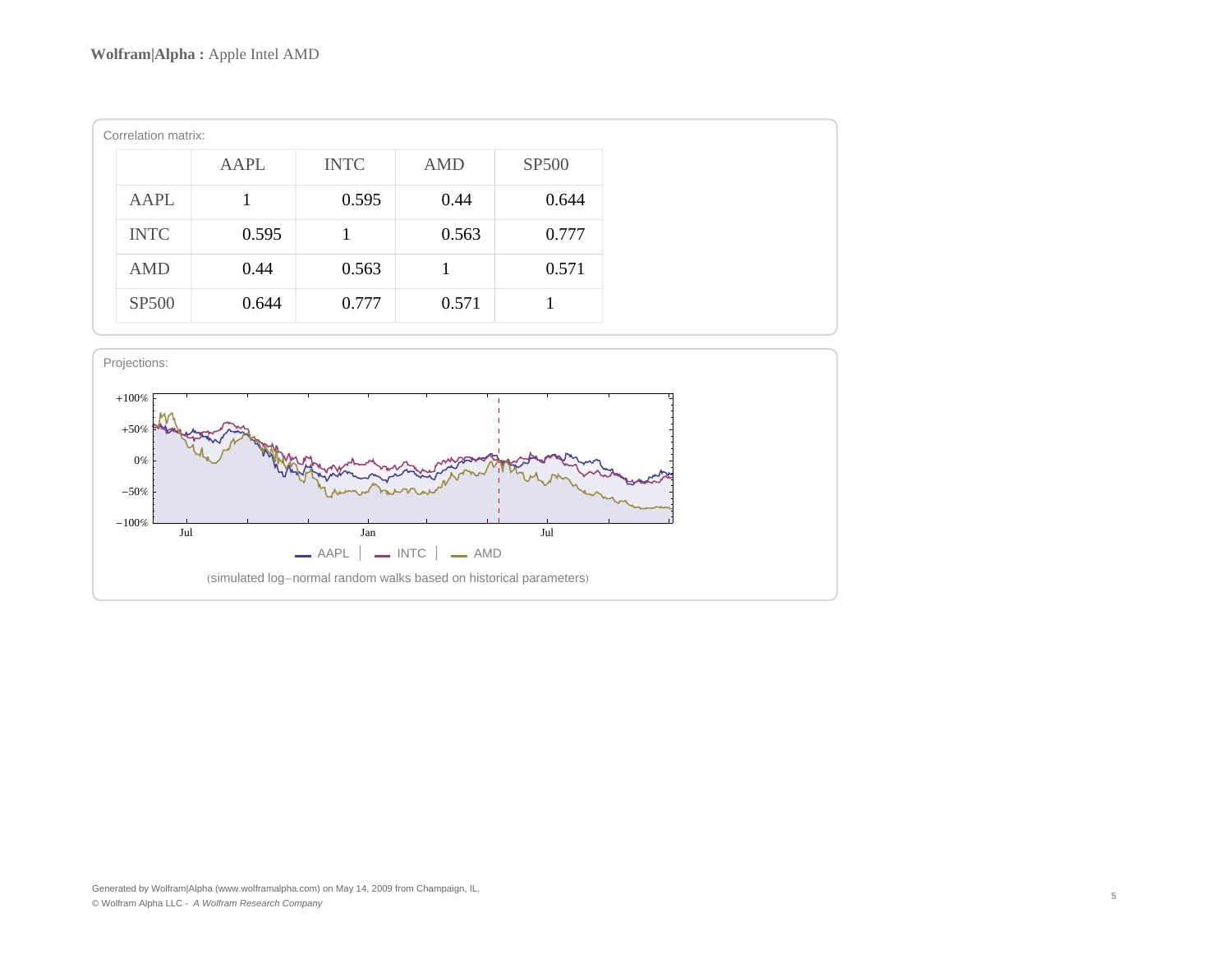| Mean-variance optimal portfolio: |             |        |        |         |  |  |
|----------------------------------|-------------|--------|--------|---------|--|--|
|                                  |             | weight | shares | cost    |  |  |
|                                  | $A$ $AP$ L  | 5.59%  | 455    | \$55940 |  |  |
|                                  | <b>INTC</b> | 8.14%  | 5238   | \$81400 |  |  |
|                                  | <b>AMD</b>  | 1.22%  | 2877   | \$12200 |  |  |

| SP <sub>500</sub> | 15.69% | 1754 | \$156900 |
|-------------------|--------|------|----------|
| <b>bonds</b>      | 34.04% | 340  | \$340000 |
| T-bills           | 35.31% | 353  | \$353000 |

(amounts based on \$1 million portfolio)



Generated by Wolfram|Alpha (www.wolframalpha.com) on May 14, 2009 from Champaign, IL. © Wolfram Alpha LLC - A Wolfram Research Company